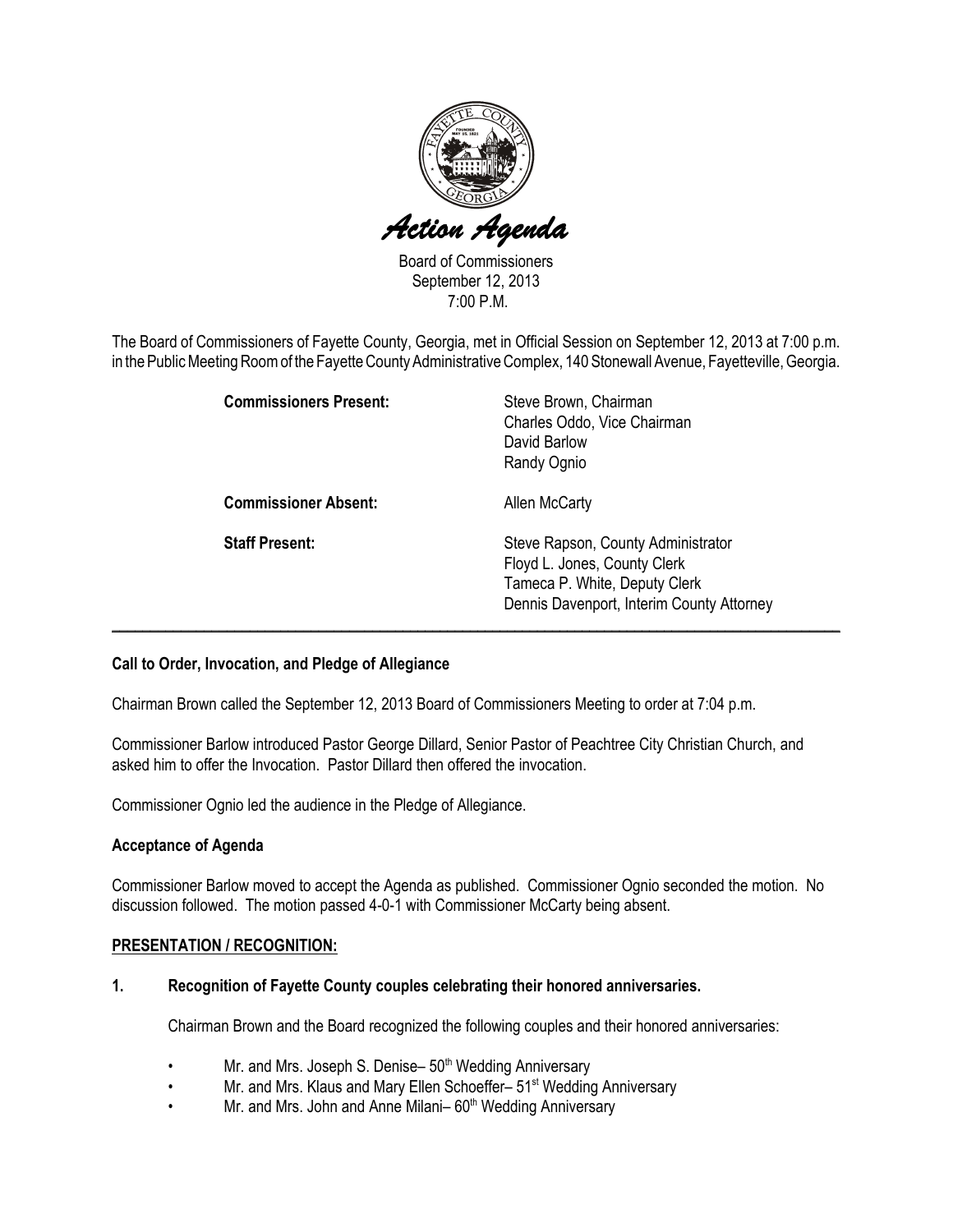- Mr. and Mrs. Gladwin and Jacqueline Kreimann– 60<sup>th</sup> Wedding Anniversary
- Mr. and Mrs. Chuck and Shirley Norviel– 65<sup>th</sup> Wedding Anniversary
- Mr. and Mrs. Willard and Nina Divins- 66<sup>th</sup> Wedding Anniversary

## 2. Recognition honoring Wellspring Living and its "Run for One" 5K run.

Commissioner Barlow read the recognition honoring Wellspring Living and its "Run for One" 5k run.

### 3. Proclamation recognizing September 17-23 as "Constitution Week in Fayette County."

Commissioner Oddo read the proclamation recognizing September 17-23 as "Constitution Week in Fayette County." Ms. Phyllis King, representing the Daughters of the American Revolution, spoke about the importance of the Constitution and of its upcoming recognition ceremony at the Historic County Courthouse.

### 4. Proclamation of the 17<sup>th</sup> Annual Inman Farm Heritage Days event at Minter's Farm.

Commissioner Oddo read proclamation for the 17<sup>th</sup> Annual Inman Farm Heritage Days event at Minter's Farm. Mr. Rick Minter briefly commented on the history and events at Inman Farm Heritage Days.

### 5. Proclamation concerning the Fayette County Board of Education.

Chairman Steve Brown read the proclamation concerning the Fayette County Board of Education.

### PUBLIC HEARING:

There was no Public Hearing.

### PUBLIC COMMENT:

Mrs. Lori Klonoski, Mrs. Denise Ognio, and Mr. Frank Gardner spoke during Public Comment.

### CONSENT AGENDA:

Commissioner Barlow moved to approve Consent Agenda Items 6-10 as presented. Commissioner Ognio seconded the motion. No discussion followed. The motion passed 4-0-1 with Commissioner McCarty being absent.

- 6. Approval of staff's request to sign the 2013 Performance Partnership Agreement between Fayette County Emergency Management and Georgia Emergency Management Agency (GEMA), allowing for an Emergency Preparedness Grant in the total amount of \$65,394.00, with a 50% match from Fayette County, and authorization for the Chairman and appropriate personnel to sign said agreement.
- 7. Approval of staff's request to apply for a Georgia Emergency Management Agency (GEMA) / Federal Emergency Management Agency (FEMA) Hazard Mitigation Grant, in the amount of \$24,000, for the purpose of revising and updating Fayette County's Hazard Mitigation Plan, and authorization for the Chairman and appropriate personnel to sign the grant application and related documents.
- 8. Approval of the Water Committee's recommendation to award an annual contract for waterline extensions for Fiscal Year 2014 to the low bidder, Shockley Plumbing, in an amount not to exceed of \$500,000, and authorization for the Chairman to execute said contract and related documents.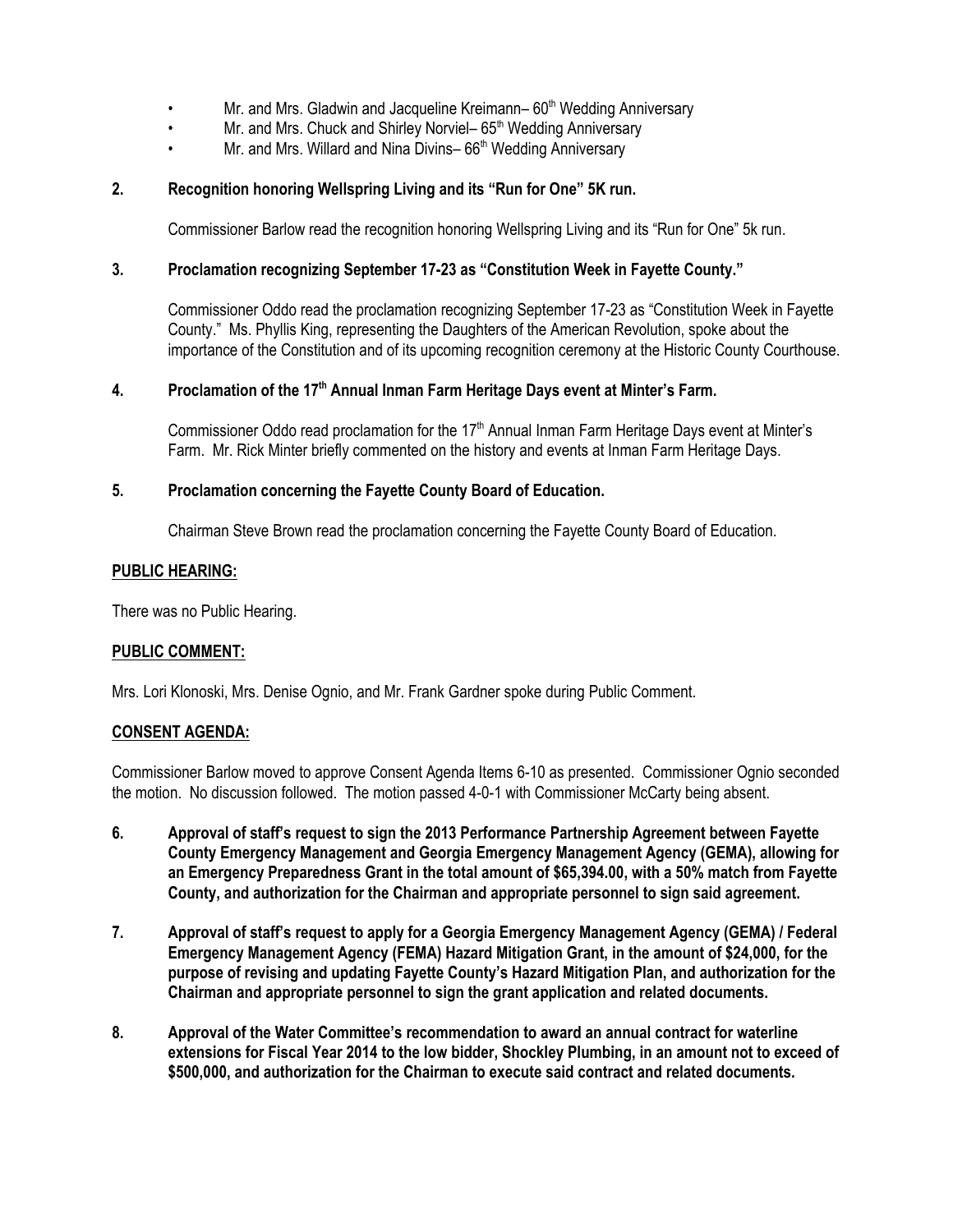- 9. Approval of staff's recommendation to purchase a Fargo HD5000 Dual Sided ID Card System with Dual Sided Lamination in an amount not to exceed \$6,000, funded from contingency within the capital projects fund.
- 10. Approval of the August 29, 2013 Board of Commissioners Meeting Minutes and the September 5, 2013 Board of Commissioners Special Called Meeting Minutes.

## OLD BUSINESS:

There were no Old Business items.

## NEW BUSINESS:

There were no New Business items.

## ADMINISTRATOR'S REPORTS:

Noise Disturbance Permit: County Administrator Steve Rapson that he had a request for an exemption to the Fayette County Noise Ordinance, and he explained that currently the County's Ordinance requires Board approval for such exemptions. He told the Board that the County received a late request from the Joseph Sams School that is hosting its 7<sup>th</sup> annual Southern Flair fund-raiser. He reiterated that this request would require the Board's approval and the Chairman's signature. He also requested for the Board to direct the County Attorney to amend the existing ordinance so that the Board or Commissioners or their designee, such as the County Administrator or the Community Development Director, to make approvals or to come before the Board. Discussion followed.

Commissioner Ognio moved to authorize the Chairman to sign the Noise Disturbance Permit and to direct the Interim County Attorney to modify the ordinance. Commissioner Oddo seconded the motion. No discussion followed. The motion passed 4-0-1 with Commissioner McCarty being absent.

Environmental Protection Division Report: County Administrator Steve Rapson reminded the Board that he met with the Environmental Protection Division (EPD) on Thursday, September 5, 2013. He said the EPD had emailed him, notifying him that they wanted to extend the response deadline from September 12, 2013 until September 27, 2013. Mr. Rapson reported that he agreed to the EPD's request. Additionally, he reported that staff completed its first round of interviews for the Engineer of Record for the Water System, that the next round of interviews would be held on Friday, September 13, 2013, and that the plan was to bring a recommendation to the Board at the September 26, 2013 Board of Commissioners meeting.

Update on the Deficiency Report: Mr. Rapson reminded the Board that at the last meeting he informed the Board that the County had corrected about 25% of the listed deficiencies. He then reported that the percentage had been updated earlier in the day, and that the County has now corrected 38% of the deficiencies. He informed the Board that the report will be issue on September 27, 2013 when the County meets with the Environmental Protection Division. He stated that staff is actively going through the list and getting the deficiencies corrected as quickly as possible.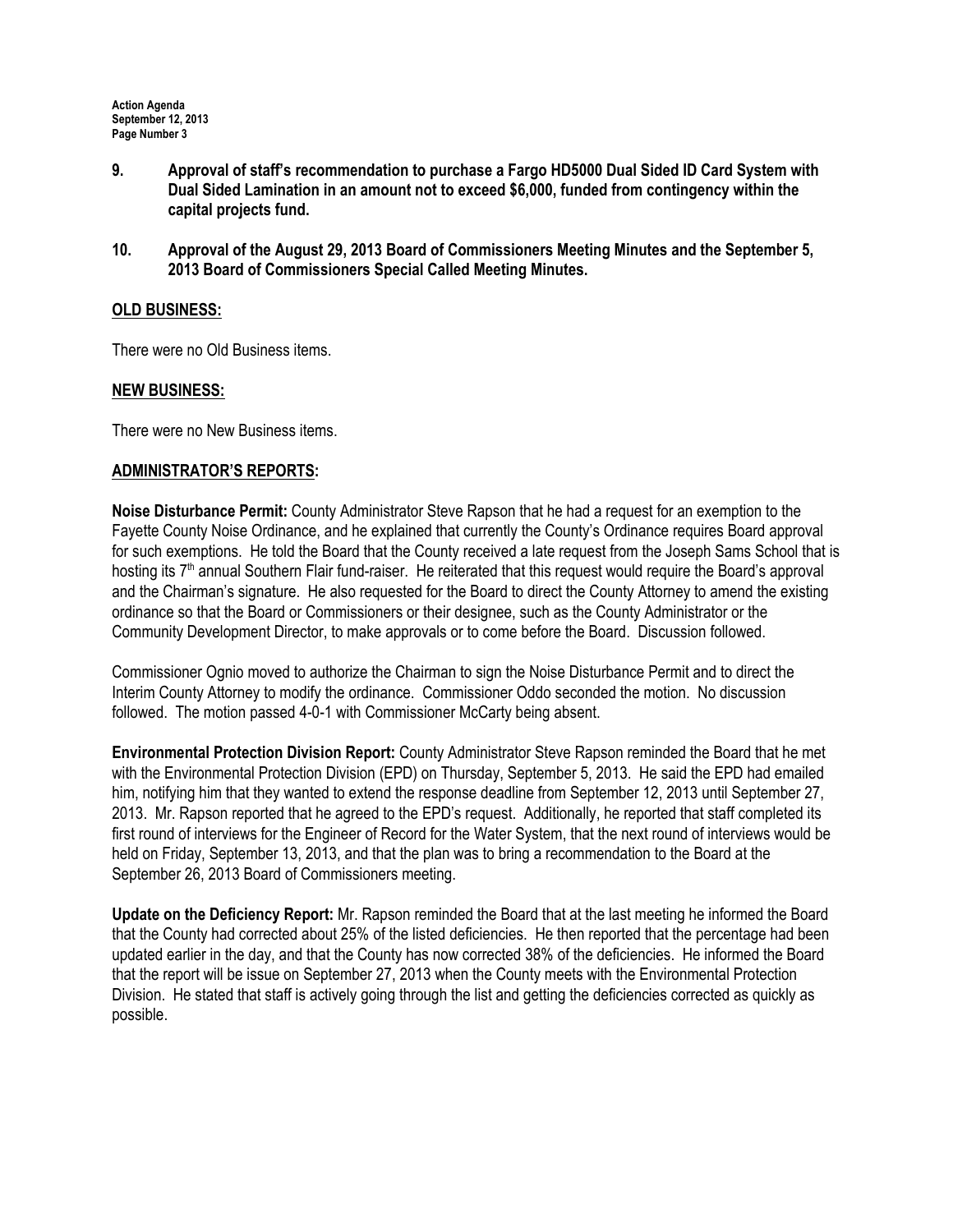### ATTORNEY'S REPORTS:

Pending Litigation, Threatened Litigation, and Review of Executive Session Minutes: Interim County Attorney Dennis Davenport informed the Board that he had two items for Executive Session. He said one item involved pending litigation and the other item involved threatened litigation. He also added that the Board would need to review the Executive Session Minutes from August 29, 2013 and September 5, 2013.

#### COMMISSIONERS' REPORTS:

Commissioner Barlow: Commissioner Barlow thanked the couples who came to the meeting tonight. He thought it was a precious that Fayette County was recognizing people who have been married for a long time. He mentioned that Mr. Jim Richter and his wife should qualify. Mr. Richter replied that he would have his recognition at another time. He also thanked everyone who comes to the meetings, and he especially thanked reporters Pat Cooper and John Munford. He quipped that it is always wonderful to read about how these meetings turn out.

Commissioner Oddo: Commissioner Oddo stated that when Chairman Brown mentioned that Commissioner McCarty is "suffering on a cruise", that he thought, considering the events of the past few months, that he may well be suffering on a cruise. He said it was his wish for Commissioner McCarty to be okay, that he hoped everything was going great, and that he looked forward to seeing him back next time.

Commissioner Ognio: Commissioner Ognio said he looked forward to seeing the SPLOST question on the ballot, and he hoped the citizens would dig into the issues and to determine what SPLOST is all about. He mentioned that many people do not know that the issue will be on the ballot, and he hoped that people would learn about it so they could make a proper decision.

Chairman Brown: Chairman Brown pointed out that since the meetings have been able to be recorded, that people could go to the County's website and review all of the past meetings. He explained that the September 5, 2013 meeting gives an explanation and history of the whole SPLOST issue, and that any documentation that anyone may want with regard to the issues are able to be obtained from the Fayette County website. He added that information is also available at the public libraries and from the various County and municipal administration buildings throughout Fayette County.

### EXECUTIVE SESSION:

Pending Litigation, Threatened Litigation, and Review of Executive Session Minutes: Chairman Brown moved to go into Executive Session for one pending litigation, one threatened litigation, and the approval of the August 29, 2013 Executive Session Minutes and the other being the September 5, 2013 Executive Session Minutes. Commissioner Barlow seconded the motion. No discussion followed. The motion passed 4-0-1 with Commissioner McCarty being absent.

The Board recessed into Executive Session at 7:54 p.m. and returned to Official Session at 8:06 p.m.

Return to Official Session and Approval of Executive Session Affidavit: Commissioner Ognio moved to return to Official Session and to authorize the Chairman to sign the Executive Session Affidavit. Commissioner Barlow seconded the motion. No discussion followed. The motion passed 4-0-1 with Commissioner McCarty being absent.